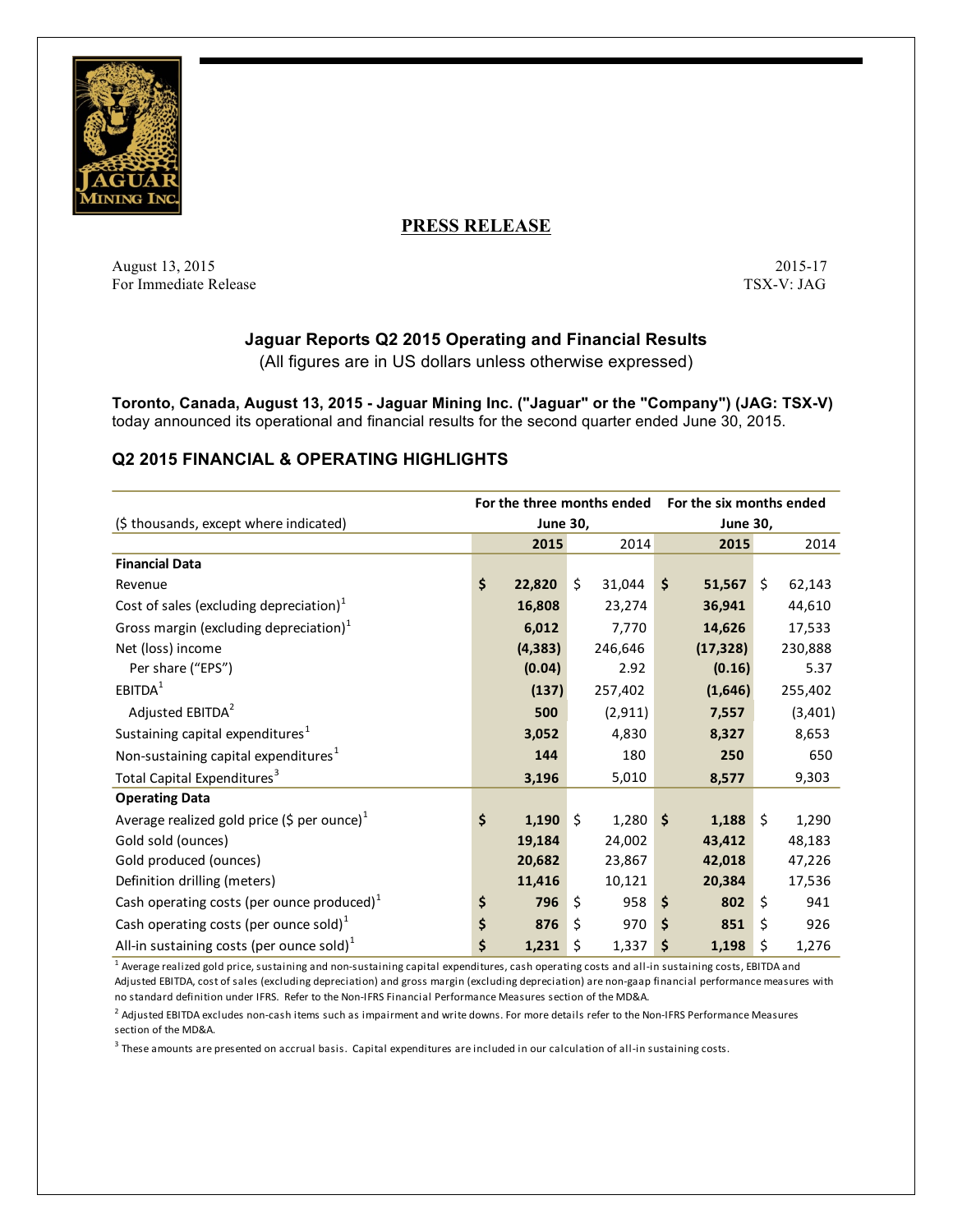#### **Cash and Gold Bullion**

|                             |   |       | June 30, December 31, |
|-----------------------------|---|-------|-----------------------|
| (\$ thousands)              |   | 2015  | 2014                  |
| Cash and equivalents        | s | 4.776 | 7,161                 |
| Gold bullion                |   | 1.624 | 1,801                 |
| Total cash and gold bullion | ১ | 6.400 | 8.962                 |

#### Financial Highlights

- Revenues during the second quarter and first half of 2015 were \$22.8 million and \$51.6 million respectively, compared with revenues of \$31.0 million and 62.1 for the corresponding 2014 periods;
	- $\circ$  The average realized gold price per ounce during the second quarter of 2015 was \$1,190, compared to \$1,280 for the corresponding 2014 period;
- Sales of gold during the second quarter and first half of 2015 were 19,184 and 43,412 ounces respectively, compared to sales of 24,002 and 48,183 ounces during the corresponding 2014 periods;
- Adjusted EBITDA for the second quarter and first half of 2015 was \$0.5 million and \$7.6 million respectively, compared to negative \$2.9 million and negative \$3.4 million for the same periods in 2014;
- In addition to the \$6.0 million federal tax cash refund in the first quarter of 2015, the Company received another cash refund of \$1.3 million (approximately R\$4.0 million) in the second quarter in respect of Federal Taxes for its Mineração Serras do Oeste Ltda ("MSOL") operating subsidiary;
- Total debt outstanding as at June 30, 2015 was \$24.9 million (of which \$8.4 million is senior secured facility), compared to \$31.0 million as at December 31, 2014;
- As per the terms of the senior secured credit agreement with Global Resource Fund ("Renvest"), the Company was obligated to make a scheduled \$1.0 million principal payment on July 28, 2015 which has been, upon agreement between the parties, postponed to August 28, 2015. The Company has engaged in and continues to be in discussions with Renvest about financing and Credit Agreement matters;
- The results of our operations are affected by the foreign currency movements of the Brazilian Reais and Canadian dollar, versus the US dollar. Approximately 90% of our expenditures in Brazil and 95% of our expenditures for the head office in Toronto are denominated in Brazilian Reais and Canadian dollars, respectively. Therefore cash flows are sensitive to any movements in Brazilian Reais and Canadian dollar, as compared to the US dollar. Since the Company reports its earnings in US dollars, any weakening of the Brazilian Reais and Canadian dollar results in a reduction in US dollar denominated costs, while revenues are unaffected given all revenue is earned in US dollars. The Brazilian Reais averaged at R\$3.07 per US\$ in the second quarter of 2015 compared to R\$2.23 per US\$ in the same period last year;
- As at June 30, 2015 the Company had cash and unsold gold bullion on hand of \$6.4 million (\$9.0 million as at December 31, 2014).

#### *Cash Operating Costs, Capital Expenditures and All-in-sustaining Costs*

- During second quarter of 2015, cash operating costs per ounce of gold produced were \$796 compared to \$958 during the same period in 2014, a decrease of \$162 per ounce or 17%;
- For the first half of 2015, cash operating costs per ounce of gold produced was \$802 compared to \$941 during the same period in 2014, a decrease of \$139 per ounce or 15%;
- During the second quarter of 2015, all-in sustaining costs per ounce sold (AISC) were \$1,231 compared to \$1,337 per ounce during for the corresponding 2014 period, a decrease of \$106 per ounce or 8%;
- AISC for the first half of 2015 were \$1,198 per ounce sold, which was 6% or \$78 per ounce lower as compared to 1,276 for the same period in 2014;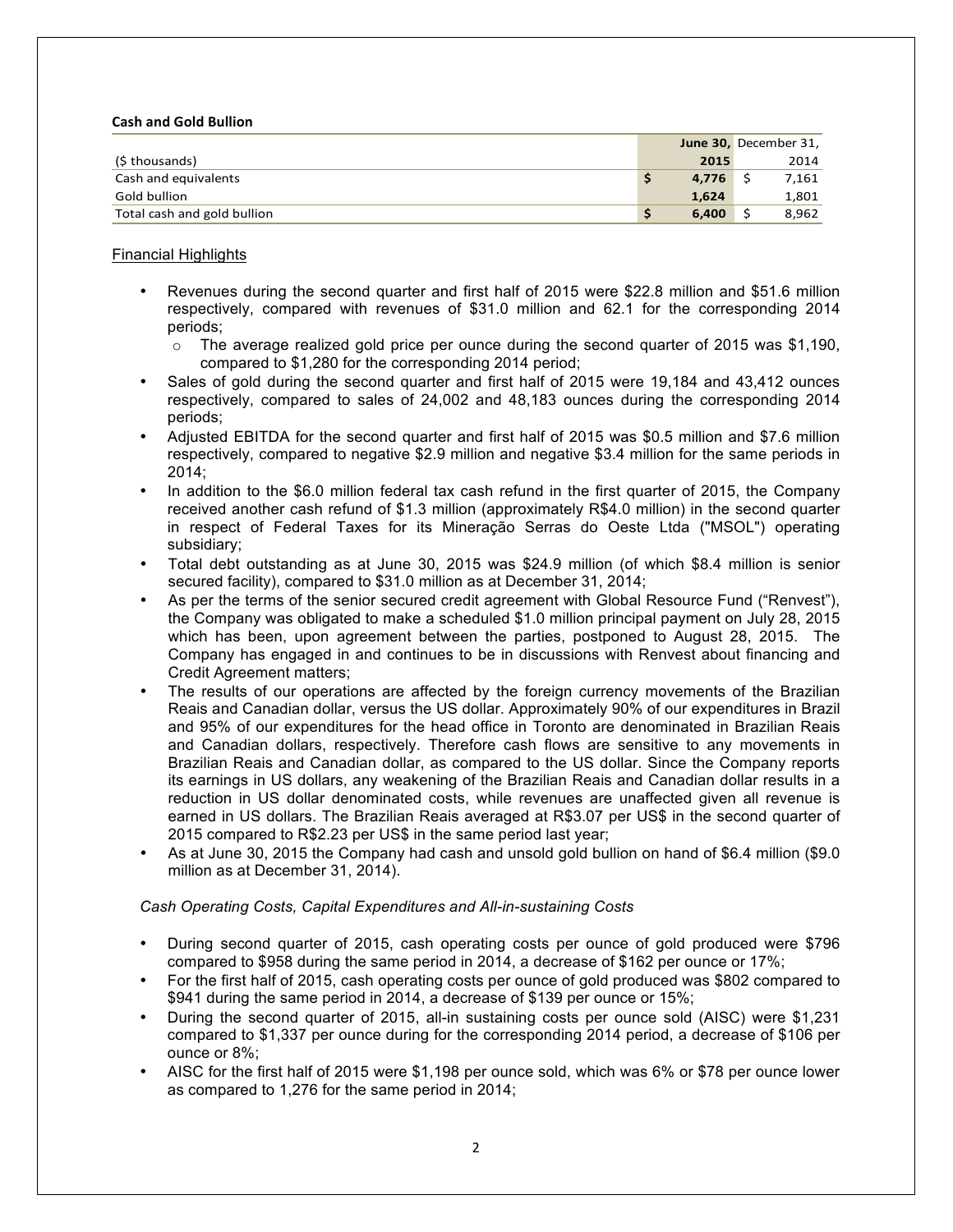• In the second quarter of 2015, sustaining capital expenditures decreased \$1.7 million or 37% to \$3.1 million compared to \$4.8 million during the corresponding 2014 period, primarily due to the suspension of primary development at the Caeté Complex and lower capital expenditures on machinery and equipment. Capital expenditures for the first half of 2015 were marginally lower than the same 2014 period.

### Operational Highlights

### *Production*

- Production of gold during the second quarter and first half of 2015 was 20,682 ounces 42,018 ounces respectively, compared to 23,867 ounces and 47,226 ounces in the corresponding 2014 periods:
	- $\circ$  Turmalina produced 10,420 ounces of gold in the second quarter of 2015 compared to 13,190 ounces in the 2014 corresponding period,
	- Caeté produced 10,262 ounces of gold in the second quarter of 2015 compared to 10,677 in the 2014 corresponding period.
- A total of 210,000 tonnes was processed in the second quarter of 2015 (second quarter of 2014: 263,000 tonnes) at an average head grade of 3.41 grams per tonne (second quarter of 2014 – 3.11 grams per tonne), a 10% increase compared to the same period in 2014:
	- $\circ$  Turmalina processed 94,000 tonnes (second quarter of 2014: 107,000 tonnes) at an average head grade of 3.91 grams per tonne (second quarter of 2014: 4.14 grams per tonne)
	- $\circ$  Caeté processed 116,000 tonnes (second quarter of 2014: 156,000 tonnes) at an average head grade of 3.0 grams per tonne (second quarter of 2014: 2.4 grams per tonne)
- A total of 436,000 tonnes was processed during the first half of 2015 (YTD 2014: 531,000 tonnes) at an average head grade of 3.34 grams per tonne (YTD 2014 – 3.0 grams per tonne), an increase of 11% compared to the second quarter of 2014.
- Total tonnes mined decreased in the second quarter and first half of 2015 by 20% and 18% respectively, compared to the same periods in 2014, primarily due to focus on higher grade.
- For the second quarter and first half of 2015, the average gold recovery rate was 90%, compared to 88% for the comparable 2014 periods.

#### *Exploration Drilling and Turmalina Reserve Update*

- During the second quarter of 2015, 11,416 meters of exploration and definition drilling was conducted at both the Turmalina and Pilar mines, compared to 10,121 meters drilled in the corresponding 2014 period.
- In April 2015, the Company announced the initial results from its ongoing exploration drilling campaign:
	- $\circ$  Turmalina: On April 8, 2015, the Company announced multiple high-grade drill intercepts generated within the current indicated resource envelope. Significant drill intercepts include 23.71 grams per tonne Au ("g/t Gold") over 14 meters, including 41.27 grams per tonne Au over 7.6 meters, 23.62 grams per tonne Au over 8.8 meters and 20.15 grams per tonne Au over 8.7 meters.
	- $\circ$  Pilar: On April 27, 2015, the Company announced multiple high-grade drill intercepts, including 18.22 grams per tonne Au ("g/t Gold") over 7.4 meters, 14.04 grams per tonne Au over 8.7 meters, 10.63 grams per tonne Au over 13.6 meters, 20.98 grams per tonne Au over 3.7 meters and 18.22 grams per tonne Au over 7.4 meters, including 27.19 grams per tonne Au over 4.3 meters.
- In April 2015, the Company filed the National Instrument 43-101 ("NI 43-101") compliant reserve and resource estimate for the Turmalina mine. The reserves increased by 51% to 217,000 ounces. The drill data base cut-off date for the reserve estimate was June 30, 2014. Reserves were calculated at \$1,200 per ounce and at R\$ 2.5 to US\$ 1 exchange rate.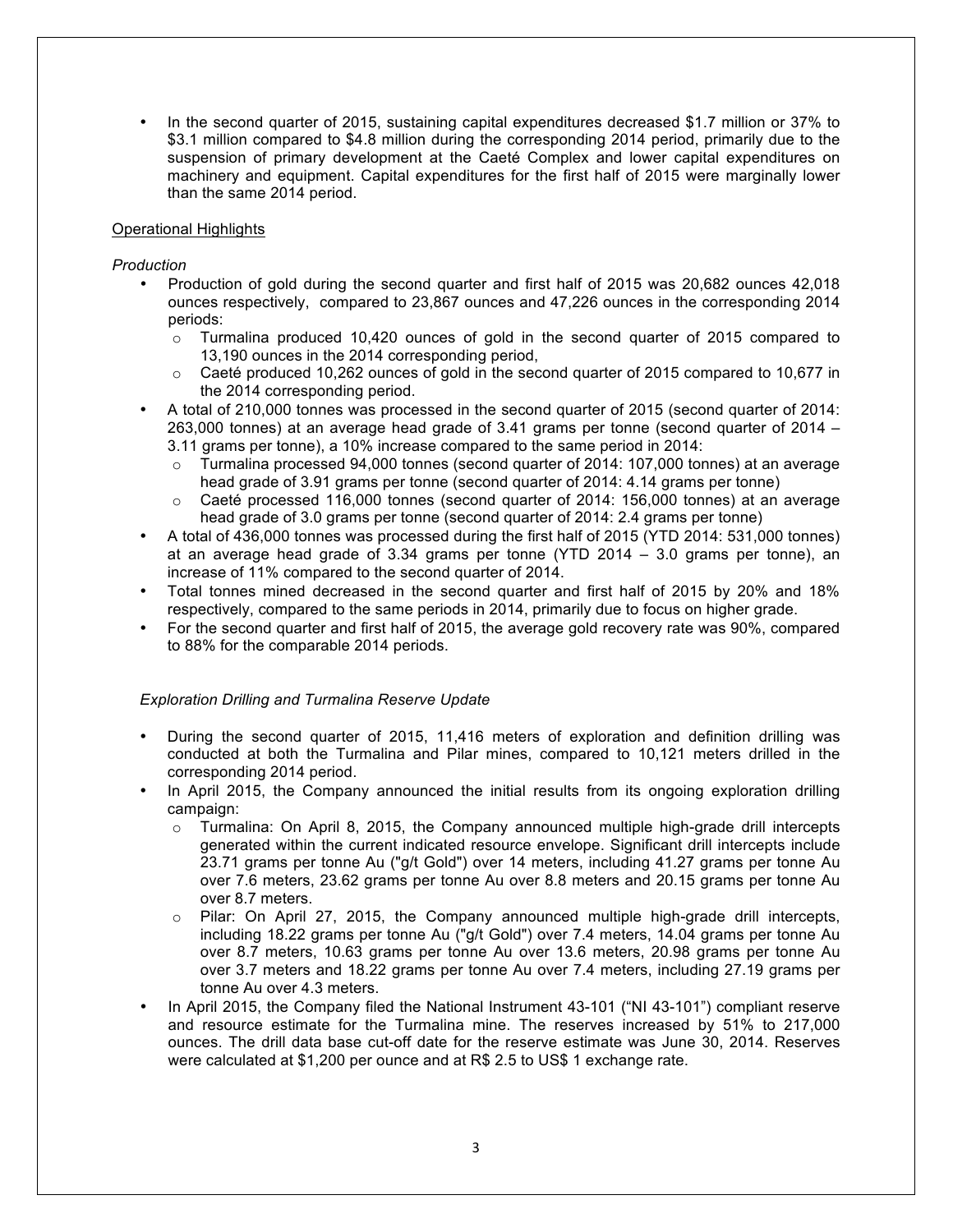# **2015 Guidance compared to 2015 Actual YTD**

|                                                       | 2015 Guidance |         |         |           |    | Actual          |  |
|-------------------------------------------------------|---------------|---------|---------|-----------|----|-----------------|--|
|                                                       |               | Low     |         | High      |    | <b>YTD 2015</b> |  |
| <b>Consolidated</b>                                   |               |         |         |           |    |                 |  |
| Brazilian Reais vs US dollar foreign exchange rate    |               | 2.5     |         | 2.5       |    | 3.0             |  |
| Gold production (ounces)                              |               | 92,000  |         | 102,000   |    | 42,018          |  |
| Milling grade (grams per tonne)                       |               | 3.30    |         | 3.75      |    | 3.33            |  |
| <b>Tonnes Processed</b>                               |               | 925,000 |         | 1,025,000 |    | 436,000         |  |
| Recovery rate                                         |               | 89%     |         | 90%       |    | 90%             |  |
| Cash operating costs (per ounce produced) $1$         | \$            | 800     | \$      | 900       | Ś. | 802             |  |
| All-in sustaining costs (per ounce sold) <sup>1</sup> | \$            | 1,100   | $\zeta$ | 1,200     | Ś. | 1,198           |  |
| Definition/delineation drilling                       |               | 34,000  |         | 34,000    |    | 20,384          |  |
| <b>Turmalina</b>                                      |               |         |         |           |    |                 |  |
| Gold production (ounces)                              |               | 56,000  |         | 62,000    |    | 22,216          |  |
| Milling grade (grams per tonne)                       |               | 4.00    |         | 4.25      |    | 3.74            |  |
| <b>Tonnes Processed</b>                               |               | 475,000 |         | 525,000   |    | 205,000         |  |
| Recovery rate                                         |               | 90%     |         | 91%       |    | 90%             |  |
| Cash operating costs (per ounce produced) $1$         | \$            | 640     | \$      | 700       | Ŝ. | 652             |  |
| All-in sustaining costs (per ounce sold) $1$          | \$            | 900     | Ś       | 1,000     | Ś. | 979             |  |
| Definition/delineation drilling                       |               | 25,000  |         | 25,000    |    | 10,469          |  |
| Caeté                                                 |               |         |         |           |    |                 |  |
| Gold production (ounces)                              |               | 36,000  |         | 40,000    |    | 19,802          |  |
| Milling grade (grams per tonne)                       |               | 2.40    |         | 2.90      |    | 2.96            |  |
| <b>Tonnes Processed</b>                               |               | 450,000 |         | 500,000   |    | 231,000         |  |
| Recovery rate                                         |               | 89%     |         | 90%       |    | 89%             |  |
| Cash operating costs (per ounce produced) $1$         | \$            | 1,075   | -\$     | 1,175     | \$ | 970             |  |
| All-in sustaining costs (per ounce sold) $1$          | \$            | 1,200   | Ś       | 1,300     | Ś  | 1,113           |  |
| Definition/delineation drilling                       |               | 9,000   |         | 9,000     |    | 9,915           |  |

 $^{\text{1}}$  Cash operating costs and all-in sustaining costs are non-gaap financial performance measures with no standard definition under IFRS. Refer to the Non-IFRS Financial Performance Measures section of the MD&A.

George Bee, President and Chief Executive Officer of Jaguar commented, *"In the second quarter, a further \$3.2 million in debt was repaid which now brings debt repayment to a total of \$13.6 million over the last 12 months. We continue to see success with our brownfield exploration program confirming ore body continuity and better grades ahead of mining. The turnaround of our active mining operations continues and despite short-term production interruptions at Turmalina, our cash operating cost per ounce performance improved. Offsetting lower US dollar denominated gold prices, we have benefitted from a weaker Brazilian Real. We continue to implement changes that will lead to sustained profitability and free-cash-flow."*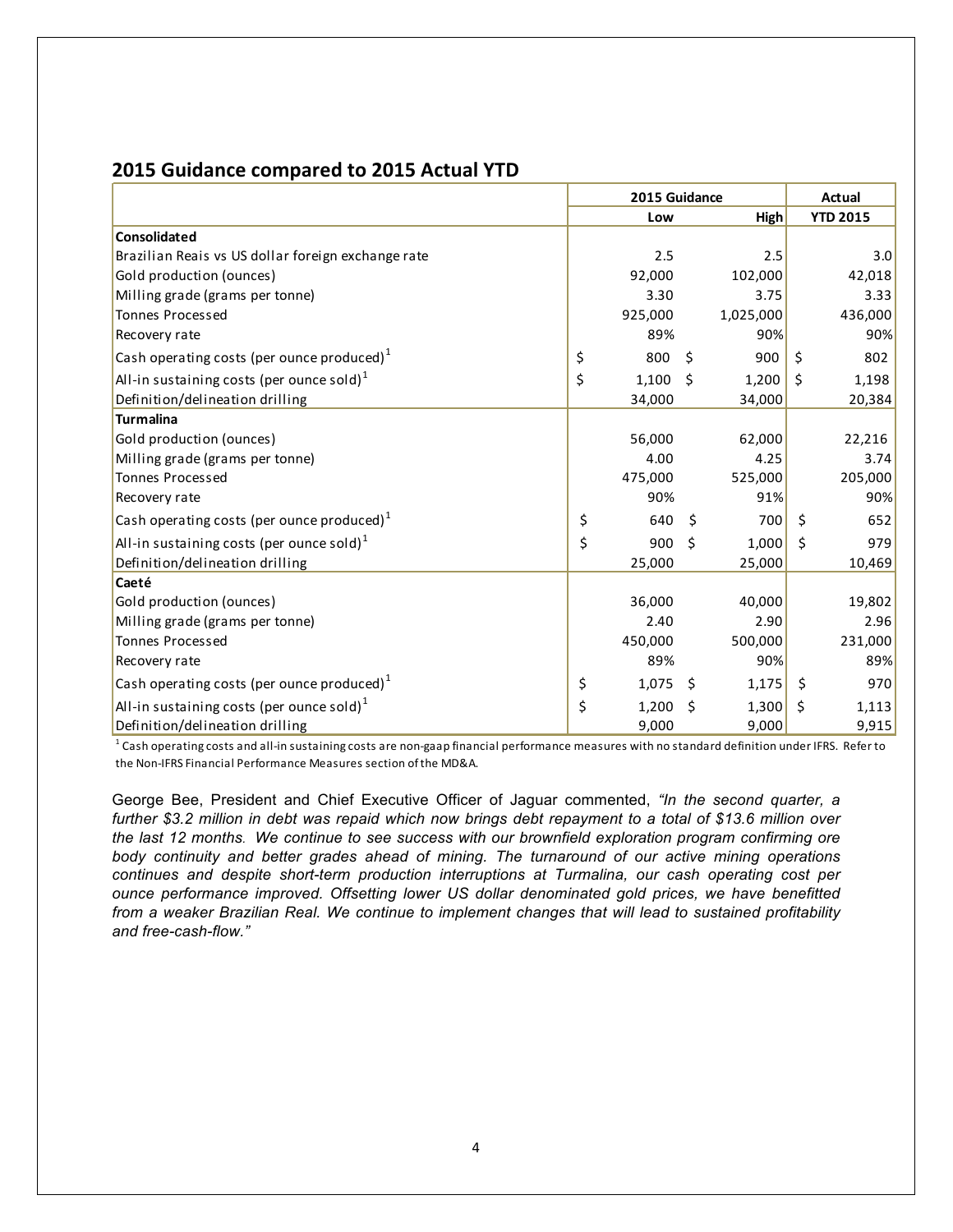#### **Qualified Person**

Scientific and technical information contained in this press release has been reviewed and approved by Marcos Dias Alvim, BSc Geo., MAusIMM (CP), Project Development Manager, who is an employee of Jaguar Mining Inc., and is a 'qualified person' as defined by NI43-101.

#### **About Jaguar Mining Inc.**

Jaguar is a gold producer with mining operations in a prolific greenstone belt in the state of Minas Gerais, Brazil. Additionally, Jaguar wholly owns the large-scale Gurupi Development Project in the state of Maranhão, Brazil. In total, the Company owns mineral claims covering an area of approximate 197,000 hectares. Additional information is available on the Company's website at www.jaguarmining.com.

#### **FOR FURTHER INFORMATION PLEASE CONTACT:**

Derrick Weyrauch Chief Financial Officer 416-628-9601 dweyrauch@jaguarmining.com

#### **FORWARD-LOOKING STATEMENTS**

*Certain statements in this press release constitute "Forward-Looking Statements" within the meaning of the U.S. Private Securities Litigation Reform Act of 1995 and applicable Canadian securities legislation. Forward-looking statements include, but are not limited to, management's assessment of Jaguar's future plans and operation. Certain statements throughout this press release constitute forward-looking statements (forecasts) under applicable securities laws relating to future events or future performance. Forward-Looking Statements can be identified by the use of words such as "are expected", "is forecast", "is targeted", "approximately", "plans", "anticipates" "projects", "anticipates", "continue", "estimate", "believe" or variations of such words and phrases or statements that certain actions, events or results "may", "could", "would", "might", or "will" be taken, occur or be achieved. Forward-Looking Statements involve known and unknown risks, uncertainties and other factors, which may cause the actual results or performance to be materially different from any future results or performance expressed or implied by the Forward-Looking Statements. Management does not have firm commitments for all of the costs, expenditures, prices or other financial assumptions used to prepare the financial outlooks or assurance that such results will be achieved. The actual results of Jaguar will likely vary from the amounts set forth in the financial outlooks and such variation may be material. Jaguar and its management believe that the financial outlooks have been prepared on a reasonable basis, reflecting the best estimates and judgments, and represent, to the best of management's knowledge and opinion, the Company's expected production, grades, tonnes milled, recovery rates, cash operating costs, and definition/delineation drilling, in addition to overall expenditures and results of operations during 2015. However,*  because this information is highly subjective and subject to numerous risks, including the risks discussed below, it *should not be relied on as necessarily indicative of future results. Forward-looking information is based on current expectations, estimates and projections that involve a number of risks and uncertainties which could cause actual*  results to differ materially from those anticipated by Jaguar and described in the forward-looking information. The *forward-looking information contained in this press release is made as of the date hereof and Jaguar undertakes no obligation to update publicly or revise any forward-looking information, whether as a result of new information, future events or otherwise, unless required by applicable securities laws. The forward-looking information contained in this press release is expressly qualified by this cautionary statement.*

*Forward-Looking Statements involve known and unknown risks, uncertainties and other factors may cause the actual results, performance or achievements to be materially different from those expressed or implied by the forwardlooking statements. Such risk factors include, among others the risk of Jaguar's not meeting the forecast plans regarding its operations and financial performance, as well as those factors disclosed in the Company's current Annual Information Form and Management's Discussion and Analysis, as well as other public disclosure documents, available on SEDAR at www.sedar.com. Although the Company has attempted to identify important factors that could cause actual actions, events or results to differ materially from those described in forward-looking statements, there may be other factors that cause actions, events or results not to be as anticipated, estimated or intended. There can*  be no assurance that forward-looking statements will prove to be accurate. The forward-looking statements contained *herein are presented for the purposes of assisting investors in understanding the Company's plan, objectives and goals and may not be appropriate for other purposes. Accordingly, readers should not place undue reliance on forward-looking statements.*